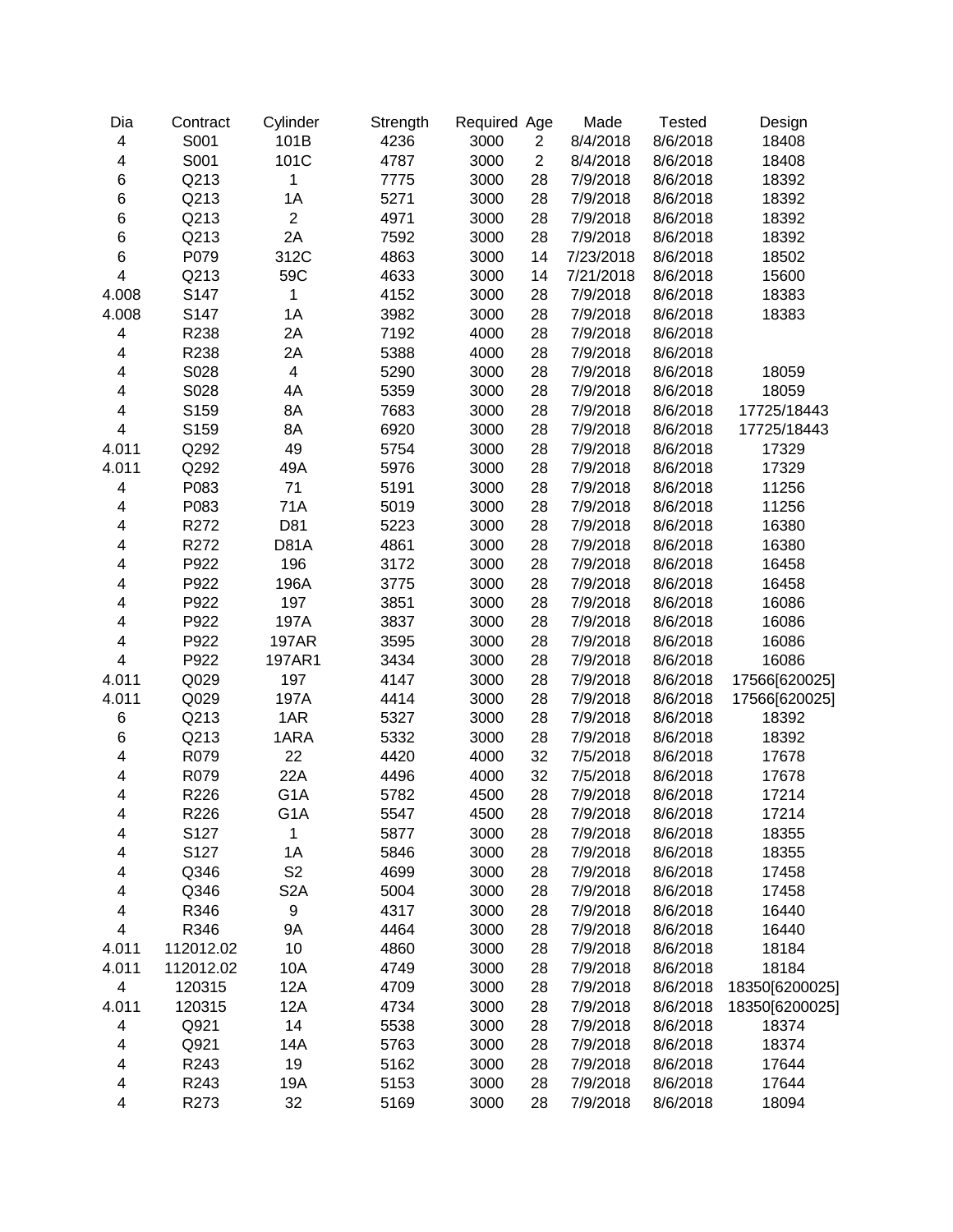| 4                       | R273   | 32A              | 5170 | 3000 | 28             | 7/9/2018  | 8/6/2018 | 18094         |
|-------------------------|--------|------------------|------|------|----------------|-----------|----------|---------------|
| 4                       | Q301   | 82               | 4574 | 3000 | 28             | 7/9/2018  | 8/6/2018 | 17130         |
| $\overline{\mathbf{4}}$ | Q301   | 82A              | 4502 | 3000 | 28             | 7/9/2018  | 8/6/2018 | 17130         |
| 4.014                   | P287   | 119A             | 5496 | 3000 | 28             | 7/9/2018  | 8/6/2018 | 17574         |
| 4.014                   | P287   | 119A             | 5590 | 3000 | 28             | 7/9/2018  | 8/6/2018 | 17574         |
| 4                       | P079   | 304              | 5325 | 3000 | 28             | 7/9/2018  | 8/6/2018 | 16272         |
| 4                       | P079   | 304A             | 5305 | 3000 | 28             | 7/9/2018  | 8/6/2018 | 16272         |
| 4                       | P079   | 305              | 4685 | 3000 | 28             | 7/9/2018  | 8/6/2018 | 16271         |
| 4                       | P079   | 305A             | 4600 | 3000 | 28             | 7/9/2018  | 8/6/2018 | 16271         |
| 4                       | P079   | 306              | 4379 | 3000 | 28             | 7/9/2018  | 8/6/2018 | 16272         |
| 4                       | P079   | 306A             | 4668 | 3000 | 28             | 7/9/2018  | 8/6/2018 | 16272         |
| 4                       | P047   | 413A             | 4566 | 3000 | 28             | 7/9/2018  | 8/6/2018 | 17560         |
| 4                       | P047   | 413A             | 4524 | 3000 | 28             | 7/9/2018  | 8/6/2018 | 17560         |
| 4                       | P230   | 1060             | 5468 | 4000 | 28             | 7/9/2018  | 8/6/2018 | 18365         |
| 4                       | P230   | 1060A            | 5411 | 4000 | 28             | 7/9/2018  | 8/6/2018 | 18365         |
| 4                       | P230   | 1061             | 4392 | 3000 | 28             | 7/9/2018  | 8/6/2018 | 17295         |
| 4                       | P230   | 1061A            | 4267 | 3000 | 28             | 7/9/2018  | 8/6/2018 | 17295         |
| 4                       | R149   | 12C              | 3326 | 3000 | $\overline{7}$ | 7/31/2018 | 8/7/2018 | 16440         |
| 4                       | R346   | 13B              | 3582 | 3000 | 14             | 7/24/2018 | 8/7/2018 | 16440         |
| 4                       | S001   | 200D             | 2964 | 4000 | $\overline{7}$ | 7/31/2018 | 8/7/2018 | 18409         |
| 4                       | S001   | 200E             | 3065 | 4000 | $\overline{7}$ | 7/31/2018 | 8/7/2018 | 18409         |
| 6                       | P079   | 314C             | 3575 | 3000 | 14             | 7/24/2018 | 8/7/2018 | 17502         |
| 4.011                   | S147   | $\overline{c}$   | 4346 | 3000 | 28             | 7/10/2018 | 8/7/2018 | 18383         |
| 4.011                   | S147   | 2A               | 4505 | 3000 | 28             | 7/10/2018 | 8/7/2018 | 18383         |
| 4                       | R271   | 4                | 5391 | 3000 | 28             | 7/10/2018 | 8/7/2018 | 17581         |
| 4                       | R271   | 4A               | 5669 | 3000 | 28             | 7/10/2018 | 8/7/2018 | 17581         |
| 4                       | R271   | 4J               | 5723 | 3000 | 28             | 7/10/2018 | 8/7/2018 | 17581         |
| 4                       | R271   | 4K               | 5380 | 3000 | 28             | 7/10/2018 | 8/7/2018 | 17581         |
| 4                       | S913   | 12A              | 4709 | 3000 | 28             | 7/10/2018 | 8/7/2018 | 18248         |
| 4                       | S913   | 12A              | 4641 | 3000 | 28             | 7/10/2018 | 8/7/2018 | 18248         |
| 4                       | Q292   | 50               | 5493 | 3000 | 28             | 7/10/2018 | 8/7/2018 | 17329         |
| 4                       | Q292   | 50A              | 5947 | 3000 | 28             | 7/10/2018 | 8/7/2018 | 17329         |
| 4                       | R272   | D82              | 4915 | 3000 | 28             | 7/10/2018 | 8/7/2018 | 16380         |
| $\overline{\mathbf{4}}$ | R272   | D82A             | 4781 | 3000 | 28             | 7/10/2018 | 8/7/2018 | 16380         |
| 4.008                   | P047   | 163A             | 5531 | 3000 | 28             | 7/10/2018 | 8/7/2018 | 16225         |
| 4.008                   | P047   | 163A             | 5434 | 3000 | 28             | 7/10/2018 | 8/7/2018 | 16225         |
| 4                       | S137   | 1                | 5014 | 3000 | 28             | 7/10/2018 | 8/7/2018 | 15600         |
| 4                       | S137   | 1A               | 4983 | 3000 | 28             | 7/10/2018 | 8/7/2018 | 15600         |
| 4                       | J363   | P <sub>9</sub> A | 4902 | 3000 | 28             | 7/10/2018 | 8/7/2018 | 17548         |
| 4                       | J363   | P <sub>9</sub> A | 4763 | 3000 | 28             | 7/10/2018 | 8/7/2018 | 17548         |
| 4                       | S106   | 10A              | 4516 | 3000 | 28             | 7/10/2018 | 8/7/2018 | 17181         |
| 4                       | S106   | 10A              | 4289 | 3000 | 28             | 7/10/2018 | 8/7/2018 | 17181         |
| 4                       | 120315 | 13A              | 4350 | 3000 | 28             | 7/10/2018 | 8/7/2018 | 18350[620025] |
| 4                       | 120315 | 13A              | 4236 | 3000 | 28             | 7/10/2018 | 8/7/2018 | 18350[620025] |
| 4                       | R079   | 23               | 4117 | 3000 | 28             | 7/10/2018 | 8/7/2018 | 17659         |
| 4                       | R079   | 23A              | 4172 | 3000 | 28             | 7/10/2018 | 8/7/2018 | 17659         |
| 4.011                   | R136   | <b>B23</b>       | 4265 | 3000 | 28             | 7/10/2018 | 8/7/2018 | 16356         |
| 4.011                   | R136   | <b>B23A</b>      | 4268 | 3000 | 28             | 7/10/2018 | 8/7/2018 | 16356         |
| 4                       | 119978 | 16               | 4883 | 3000 | 28             | 7/10/2018 | 8/7/2018 | 16085         |
| 4                       | 119978 | 16A              | 4817 | 3000 | 28             | 7/10/2018 | 8/7/2018 | 16085         |
| 4                       | Q900   | 29               | 6006 | 3000 | 28             | 7/10/2018 | 8/7/2018 | 17158         |
| 4                       | Q900   | 29A              | 5981 | 3000 | 28             | 7/10/2018 | 8/7/2018 | 17158         |
|                         |        |                  |      |      |                |           |          |               |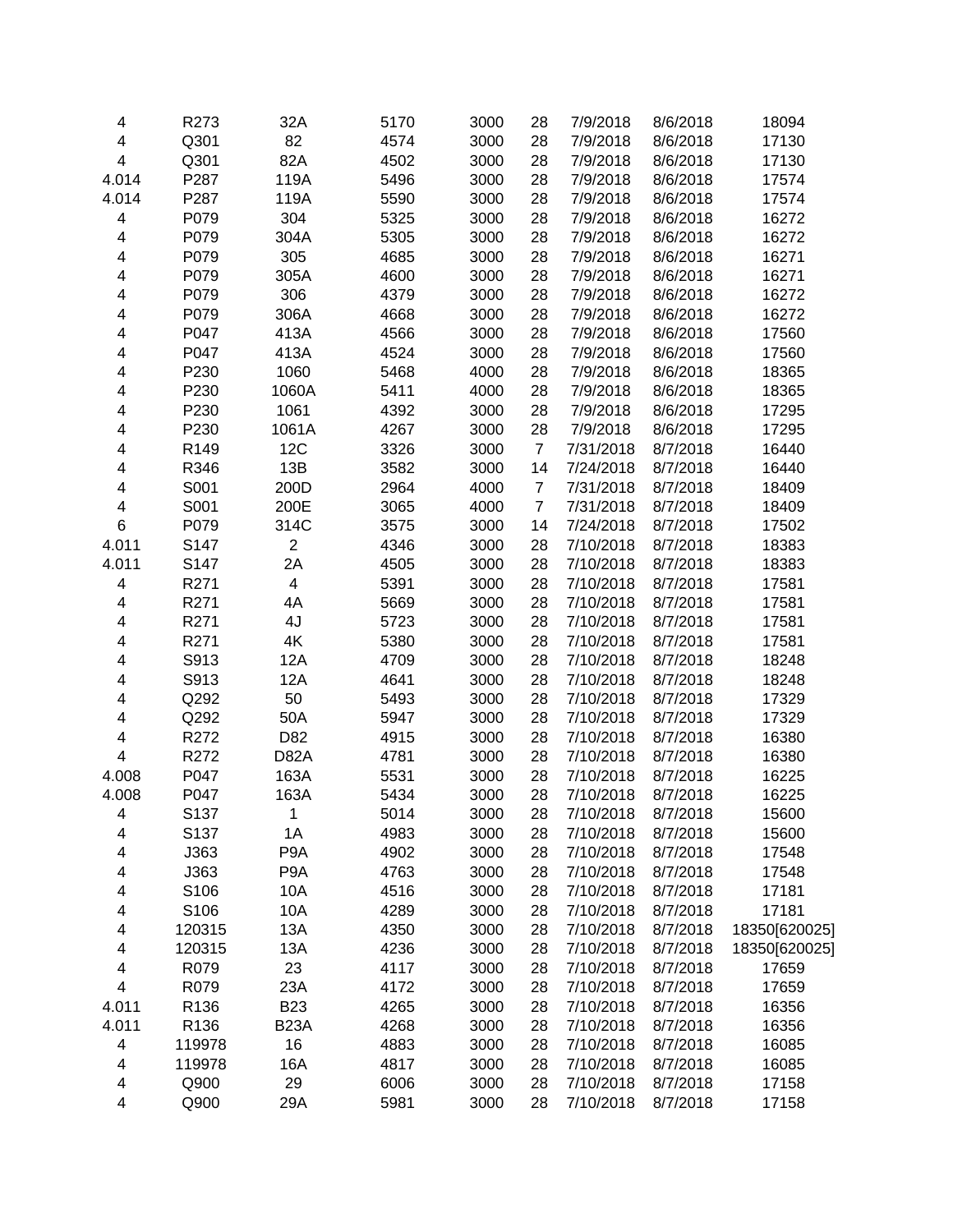| 4                       | Q301   | 83          | 4243 | 3000 | 28             | 7/10/2018 | 8/7/2018 | 17130  |
|-------------------------|--------|-------------|------|------|----------------|-----------|----------|--------|
| 4                       | Q301   | 83A         | 4514 | 3000 | 28             | 7/10/2018 | 8/7/2018 | 17130  |
| $\overline{\mathbf{4}}$ | 111351 | 96A         | 4623 | 3000 | 28             | 7/10/2018 | 8/7/2018 | 18185  |
| 4                       | 111351 | 96A         | 4807 | 3000 | 28             | 7/10/2018 | 8/7/2018 | 18185  |
| 4                       | 111351 | 97A         | 5411 | 3000 | 28             | 7/10/2018 | 8/7/2018 | 18185  |
| 4                       | 111351 | 97A         | 5107 | 3000 | 28             | 7/10/2018 | 8/7/2018 | 18185  |
| $\overline{\mathbf{4}}$ | R136   | W109        | 4695 | 4000 | 28             | 7/10/2018 | 8/7/2018 | 17602  |
| $\overline{\mathbf{4}}$ | R136   | W109A       | 5008 | 4000 | 28             | 7/10/2018 | 8/7/2018 | 17602  |
| 4.011                   | P287   | 120A        | 8237 | 4000 | 28             | 7/10/2018 | 8/7/2018 | 18066  |
| 4.011                   | P287   | 120A        | 8564 | 4000 | 28             | 7/10/2018 | 8/7/2018 | 18066  |
| $\overline{\mathbf{4}}$ | 118978 | 2A          | 4558 | 4000 | 28             | 7/10/2018 | 8/7/2018 | 9406TN |
| 4                       | 118978 | 2B          | 3870 | 4000 | 28             | 7/10/2018 | 8/7/2018 | 9406TN |
| $\overline{\mathbf{4}}$ | P297   | 136A        | 5702 | 3000 | 28             | 7/10/2018 | 8/7/2018 | 16475  |
| 4                       | P297   | 136A        | 5507 | 3000 | 28             | 7/10/2018 | 8/7/2018 | 16475  |
| 4                       | P922   | 198         | 3616 | 3000 | 28             | 7/10/2018 | 8/7/2018 | 16458  |
| $\overline{\mathbf{4}}$ | P922   | 198A        | 3578 | 3000 | 28             | 7/10/2018 | 8/7/2018 | 16458  |
| 4.014                   | P922   | 199         | 4377 | 3000 | 28             | 7/10/2018 | 8/7/2018 | 16086  |
| 4.014                   | P922   | 199A        | 4083 | 3000 | 28             | 7/10/2018 | 8/7/2018 | 16086  |
| $\overline{\mathbf{4}}$ | M089   | 245A        | 4405 | 3000 | 28             | 7/10/2018 | 8/7/2018 | 17619  |
| 4.014                   | M089   | 245A        | 4144 | 3000 | 28             | 7/10/2018 | 8/7/2018 | 17619  |
| 4                       | P079   | 307         | 4315 | 3000 | 28             | 7/10/2018 | 8/7/2018 | 16272  |
| 4                       | P079   | 307A        | 3947 | 3000 | 28             | 7/10/2018 | 8/7/2018 | 16272  |
| 4                       | P079   | 307B        | 4898 | 3000 | 28             | 7/10/2018 | 8/7/2018 | 16272  |
| 4                       | P079   | 307C        | 4091 | 3000 | 28             | 7/10/2018 | 8/7/2018 | 16272  |
| 4                       | P047   | 414A        | 6942 | 4000 | 28             | 7/10/2018 | 8/7/2018 | 17561  |
| 4                       | P047   | 414A        | 6512 | 4000 | 28             | 7/10/2018 | 8/7/2018 | 17561  |
| 4                       | P230   | 1062        | 4327 | 3000 | 28             | 7/10/2018 | 8/7/2018 | 17279  |
| 4                       | P230   | 1062A       | 4458 | 3000 | 28             | 7/10/2018 | 8/7/2018 | 17279  |
| 4                       | P230   | 1063        | 4217 | 3000 | 28             | 7/10/2018 | 8/7/2018 | 17295  |
| 4                       | P230   | 1063A       | 4302 | 3000 | 28             | 7/10/2018 | 8/7/2018 | 17295  |
| 4                       | P230   | 1064        | 5429 | 4000 | 28             | 7/10/2018 | 8/7/2018 | 18365  |
| $\overline{\mathbf{4}}$ | P230   | 1064A       | 5205 | 4000 | 28             | 7/10/2018 | 8/7/2018 | 18365  |
| 4                       | Q346   | <b>R28</b>  | 5152 | 3000 | 28             | 7/10/2018 | 8/7/2018 | 17458  |
| $\overline{\mathbf{4}}$ | Q346   | <b>R28A</b> | 4850 | 3000 | 28             | 7/10/2018 | 8/7/2018 | 17458  |
| 4                       | R346   | 14B         | 3371 | 3000 | 14             | 7/25/2018 | 8/8/2018 | 16440  |
| $\overline{\mathbf{4}}$ | R273   | 41B         | 4099 | 3000 | 9              | 7/30/2018 | 8/8/2018 | 18094  |
| 4                       | R273   | 42B         | 3742 | 3000 | 8              | 7/31/2018 | 8/8/2018 | 18094  |
| 4                       | R273   | 43B         | 4811 | 3000 | $\overline{7}$ | 8/1/2018  | 8/8/2018 | 18094  |
| 4                       | S001   | 300B        | 4415 | 3000 | $\overline{7}$ | 8/1/2018  | 8/8/2018 | 18405  |
| 4                       | S001   | 300C        | 4493 | 3000 | $\overline{7}$ | 8/1/2018  | 8/8/2018 | 18405  |
| 6                       | P079   | 316C        | 3797 | 3000 | 14             | 7/25/2018 | 8/8/2018 | 17502  |
| 6.03                    | Q213   | 3           | 5856 | 3000 | 28             | 7/11/2018 | 8/8/2018 | 18392  |
| 6.03                    | Q213   | 3A          | 5268 | 3000 | 28             | 7/11/2018 | 8/8/2018 | 18392  |
| 6                       | Q213   | 4           | 5595 | 3000 | 28             | 7/11/2018 | 8/8/2018 | 18392  |
| 6                       | Q213   | 4A          | 5511 | 3000 | 28             | 7/11/2018 | 8/8/2018 | 18392  |
| 4                       | S067   | 1           | 3948 | 3000 | 28             | 7/11/2018 | 8/8/2018 | 18172  |
| 4                       | S067   | 1A          | 4030 | 3000 | 28             | 7/11/2018 | 8/8/2018 | 18172  |
| 4                       | S147   | 3           | 4422 | 3000 | 28             | 7/11/2018 | 8/8/2018 | 18383  |
| 4                       | S147   | 3A          | 4497 | 3000 | 28             | 7/11/2018 | 8/8/2018 | 18383  |
| 4                       | R271   | 5           | 4538 | 3000 | 28             | 7/11/2018 | 8/8/2018 | 16340  |
| $\overline{\mathbf{4}}$ | R271   | 5A          | 4668 | 3000 | 28             | 7/11/2018 | 8/8/2018 | 16340  |
| 4                       | S084   | 10          | 4220 | 3000 | 28             | 7/11/2018 | 8/8/2018 | 18168  |
|                         |        |             |      |      |                |           |          |        |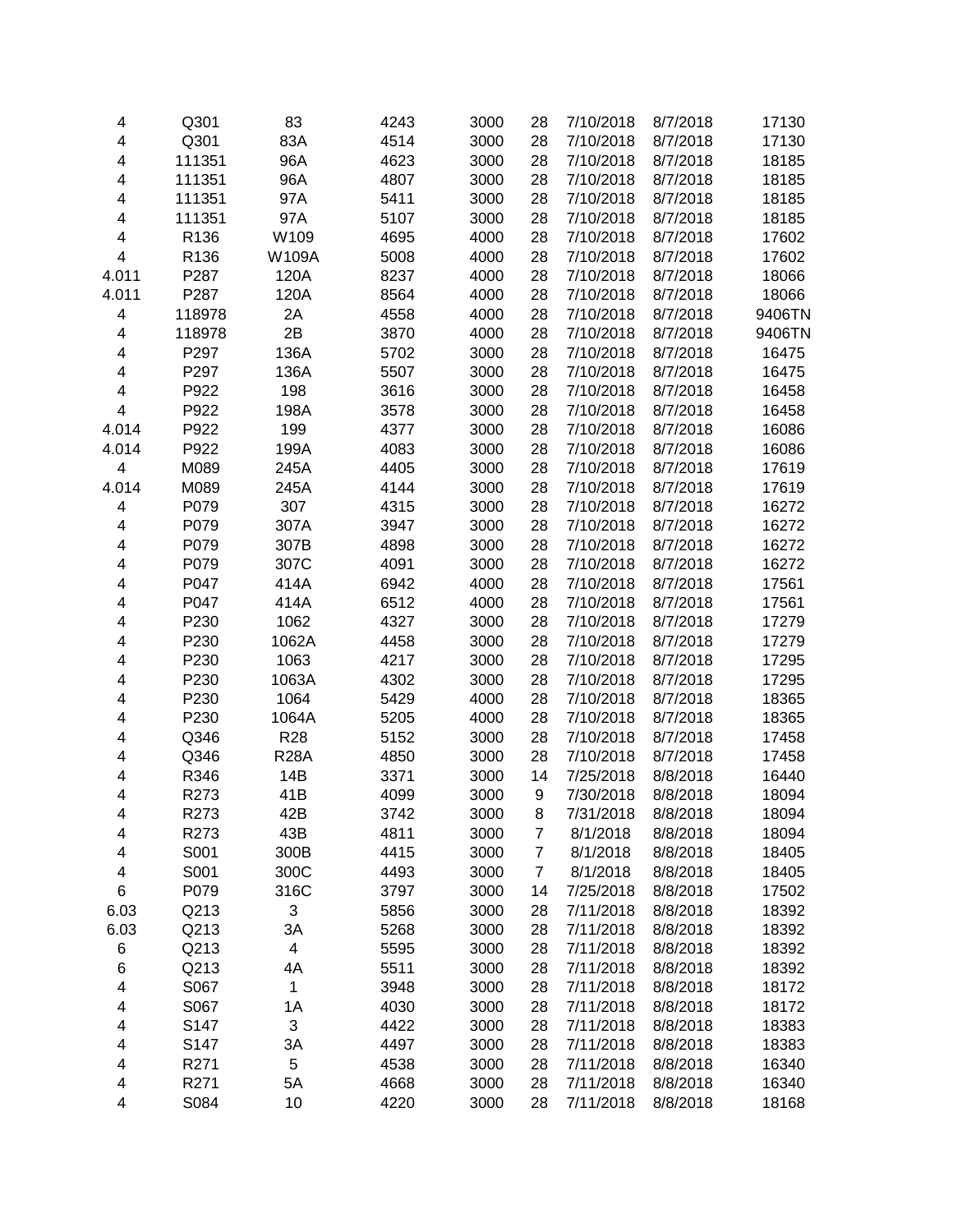| 10<br>4.008<br>Q247<br>8635<br>3000<br>7/11/2018<br>8/8/2018<br>16340<br>28<br>4.008<br>Q247<br>10A<br>8559<br>3000<br>7/11/2018<br>16340<br>28<br>8/8/2018<br>S904<br>$\mathbf{1}$<br>6488<br>3000<br>28<br>7/11/2018<br>18375<br>4<br>8/8/2018<br>$\overline{\mathbf{4}}$<br>S904<br>6335<br>3000<br>28<br>7/11/2018<br>18375<br>1A<br>8/8/2018<br>4<br>S127<br>$\overline{2}$<br>5746<br>3000<br>7/11/2018<br>18355<br>28<br>8/8/2018<br>S127<br>5584<br>3000<br>4<br>2A<br>28<br>7/11/2018<br>8/8/2018<br>18355<br>S075<br>5<br>4987<br>4000<br>28<br>7/11/2018<br>17182<br>4<br>8/8/2018<br>S075<br>5001<br>4000<br>28<br>7/11/2018<br>17182<br>4<br>5A<br>8/8/2018<br>R323<br>7A<br>3783<br>3000<br>28<br>7/11/2018<br>8/8/2018<br>18186<br>4<br>R323<br>3941<br>3000<br>28<br>7/11/2018<br>4<br>7A<br>8/8/2018<br>18186<br>S159<br><b>9A</b><br>5394<br>3000<br>28<br>4<br>7/11/2018<br>8/8/2018<br>4<br>S159<br><b>9A</b><br>5377<br>3000<br>28<br>7/11/2018<br>8/8/2018<br>4<br>S159<br>10A<br>5258<br>3000<br>28<br>7/11/2018<br>8/8/2018<br>$\overline{\mathbf{4}}$<br>S159<br>10A<br>5033<br>3000<br>7/11/2018<br>28<br>8/8/2018<br>4.014<br>S227<br>11<br>5971<br>3000<br>7/11/2018<br>28<br>8/8/2018<br>18355<br>4.014<br>S227<br><b>11A</b><br>6022<br>3000<br>7/11/2018<br>18355<br>28<br>8/8/2018<br>4<br>S048<br>12A<br>5526<br>3000<br>28<br>7/11/2018<br>8/8/2018<br>18300<br>$\overline{\mathbf{4}}$<br>S048<br>12A<br>5284<br>3000<br>7/11/2018<br>8/8/2018<br>18300<br>28<br>4<br>S048<br>6402<br>3000<br>7/11/2018<br>18301<br>13A<br>28<br>8/8/2018<br>S048<br>6346<br>3000<br>7/11/2018<br>18301<br>4<br>13A<br>28<br>8/8/2018<br>14A<br>4862<br>3000<br>7/11/2018<br>18350<br>4<br>120315<br>28<br>8/8/2018<br>5030<br>3000<br>28<br>7/11/2018<br>18350<br>4<br>120315<br>14A<br>8/8/2018<br>R243<br>20<br>4639<br>3000<br>17644<br>4<br>28<br>7/11/2018<br>8/8/2018<br>R243<br>20A<br>4680<br>3000<br>28<br>17644<br>4<br>7/11/2018<br>8/8/2018<br>4.014<br>Q346<br>R <sub>29</sub><br>4049<br>3000<br>28<br>7/11/2018<br>17458<br>8/8/2018<br>4.014<br>Q346<br><b>R29A</b><br>4075<br>3000<br>28<br>7/11/2018<br>8/8/2018<br>17458<br>4<br>R273<br>33<br>4214<br>3000<br>28<br>7/11/2018<br>8/8/2018<br>18094<br>4<br>R273<br>33A<br>4190<br>3000<br>28<br>7/11/2018<br>8/8/2018<br>18094<br>4<br>S127<br>8B<br>5038<br>3000<br>9<br>7/30/2018<br>8/8/2018<br>18355<br>4<br>S127<br>8C<br>4902<br>3000<br>9<br>7/30/2018<br>8/8/2018<br>18355<br>4<br>S127<br>9B<br>5228<br>3000<br>9<br>7/30/2018<br>8/8/2018<br>18355<br>9C<br>4<br>S127<br>5126<br>3000<br>9<br>7/30/2018<br>8/8/2018<br>18355<br>4<br>S227<br>18B<br>3933<br>3000<br>$\overline{7}$<br>8/1/2018<br>8/8/2018<br>18355<br>S227<br>18C<br>4200<br>3000<br>8/1/2018<br>8/8/2018<br>18355<br>4<br>$\overline{7}$<br>4<br>S227<br>19B<br>5227<br>3000<br>6<br>8/2/2018<br>8/8/2018<br>18355<br>19C<br>S227<br>8/2/2018<br>8/8/2018<br>5222<br>3000<br>18355<br>4<br>6<br>S227<br>20D<br>4.008<br>4077<br>3000<br>8/2/2018<br>8/8/2018<br>18355<br>6<br>4.008<br>S227<br>20E<br>4153<br>3000<br>6<br>8/2/2018<br>8/8/2018<br>18355<br>84<br>Q301<br>4614<br>3000<br>28<br>7/11/2018<br>8/8/2018<br>17130<br>4<br>Q301<br>3000<br>28<br>4<br>84A<br>4291<br>7/11/2018<br>8/8/2018<br>17130<br>N383<br>120<br>4341<br>3000<br>28<br>7/11/2018<br>4<br>8/8/2018<br>N383<br>4481<br>3000<br>28<br>7/11/2018<br>4<br>120A<br>8/8/2018<br>6922<br>4000<br>28<br>7/11/2018<br>4<br>P287<br>121A<br>8/8/2018<br>18066<br>7043<br>4000<br>28<br>7/11/2018<br>18066<br>4<br>P287<br>121A<br>8/8/2018<br>28<br>7/11/2018<br>18066<br>4<br>P287<br>122A<br>8258<br>4000<br>8/8/2018<br>8221<br>28<br>7/11/2018<br>4<br>P287<br>122A<br>4000<br>8/8/2018<br>18066<br>6321<br>3000<br>7/11/2018<br>4<br>P297<br>137A<br>28<br>8/8/2018<br>16475<br>$\overline{\mathbf{4}}$<br>P297<br>6890<br>3000<br>7/11/2018<br>137A<br>28<br>8/8/2018<br>16475<br>4.011<br>P922<br>200<br>4284<br>3000<br>7/11/2018<br>8/8/2018<br>28<br>16458<br>4.011<br>200A<br>3000<br>7/11/2018<br>P922<br>4551<br>28<br>8/8/2018<br>16458<br>$\overline{\mathbf{4}}$<br>Q076<br>242A<br>5435<br>3000<br>7/11/2018<br>8/8/2018<br>17560<br>28 | 4 | S084 | 10A | 4240 | 3000 | 28 | 7/11/2018 | 8/8/2018 | 18168 |
|----------------------------------------------------------------------------------------------------------------------------------------------------------------------------------------------------------------------------------------------------------------------------------------------------------------------------------------------------------------------------------------------------------------------------------------------------------------------------------------------------------------------------------------------------------------------------------------------------------------------------------------------------------------------------------------------------------------------------------------------------------------------------------------------------------------------------------------------------------------------------------------------------------------------------------------------------------------------------------------------------------------------------------------------------------------------------------------------------------------------------------------------------------------------------------------------------------------------------------------------------------------------------------------------------------------------------------------------------------------------------------------------------------------------------------------------------------------------------------------------------------------------------------------------------------------------------------------------------------------------------------------------------------------------------------------------------------------------------------------------------------------------------------------------------------------------------------------------------------------------------------------------------------------------------------------------------------------------------------------------------------------------------------------------------------------------------------------------------------------------------------------------------------------------------------------------------------------------------------------------------------------------------------------------------------------------------------------------------------------------------------------------------------------------------------------------------------------------------------------------------------------------------------------------------------------------------------------------------------------------------------------------------------------------------------------------------------------------------------------------------------------------------------------------------------------------------------------------------------------------------------------------------------------------------------------------------------------------------------------------------------------------------------------------------------------------------------------------------------------------------------------------------------------------------------------------------------------------------------------------------------------------------------------------------------------------------------------------------------------------------------------------------------------------------------------------------------------------------------------------------------------------------------------------------------------------------------------------------------------------------------------------------------------------------------------------------------------------------------------------------------------------------------------------------------------------------------------------------------------------------------------------------------------------------------------------------------------------------------------------------------------------------------------------------------------------------------------------------------------------------------------------------------------------------------------------------|---|------|-----|------|------|----|-----------|----------|-------|
|                                                                                                                                                                                                                                                                                                                                                                                                                                                                                                                                                                                                                                                                                                                                                                                                                                                                                                                                                                                                                                                                                                                                                                                                                                                                                                                                                                                                                                                                                                                                                                                                                                                                                                                                                                                                                                                                                                                                                                                                                                                                                                                                                                                                                                                                                                                                                                                                                                                                                                                                                                                                                                                                                                                                                                                                                                                                                                                                                                                                                                                                                                                                                                                                                                                                                                                                                                                                                                                                                                                                                                                                                                                                                                                                                                                                                                                                                                                                                                                                                                                                                                                                                                                                    |   |      |     |      |      |    |           |          |       |
|                                                                                                                                                                                                                                                                                                                                                                                                                                                                                                                                                                                                                                                                                                                                                                                                                                                                                                                                                                                                                                                                                                                                                                                                                                                                                                                                                                                                                                                                                                                                                                                                                                                                                                                                                                                                                                                                                                                                                                                                                                                                                                                                                                                                                                                                                                                                                                                                                                                                                                                                                                                                                                                                                                                                                                                                                                                                                                                                                                                                                                                                                                                                                                                                                                                                                                                                                                                                                                                                                                                                                                                                                                                                                                                                                                                                                                                                                                                                                                                                                                                                                                                                                                                                    |   |      |     |      |      |    |           |          |       |
|                                                                                                                                                                                                                                                                                                                                                                                                                                                                                                                                                                                                                                                                                                                                                                                                                                                                                                                                                                                                                                                                                                                                                                                                                                                                                                                                                                                                                                                                                                                                                                                                                                                                                                                                                                                                                                                                                                                                                                                                                                                                                                                                                                                                                                                                                                                                                                                                                                                                                                                                                                                                                                                                                                                                                                                                                                                                                                                                                                                                                                                                                                                                                                                                                                                                                                                                                                                                                                                                                                                                                                                                                                                                                                                                                                                                                                                                                                                                                                                                                                                                                                                                                                                                    |   |      |     |      |      |    |           |          |       |
|                                                                                                                                                                                                                                                                                                                                                                                                                                                                                                                                                                                                                                                                                                                                                                                                                                                                                                                                                                                                                                                                                                                                                                                                                                                                                                                                                                                                                                                                                                                                                                                                                                                                                                                                                                                                                                                                                                                                                                                                                                                                                                                                                                                                                                                                                                                                                                                                                                                                                                                                                                                                                                                                                                                                                                                                                                                                                                                                                                                                                                                                                                                                                                                                                                                                                                                                                                                                                                                                                                                                                                                                                                                                                                                                                                                                                                                                                                                                                                                                                                                                                                                                                                                                    |   |      |     |      |      |    |           |          |       |
|                                                                                                                                                                                                                                                                                                                                                                                                                                                                                                                                                                                                                                                                                                                                                                                                                                                                                                                                                                                                                                                                                                                                                                                                                                                                                                                                                                                                                                                                                                                                                                                                                                                                                                                                                                                                                                                                                                                                                                                                                                                                                                                                                                                                                                                                                                                                                                                                                                                                                                                                                                                                                                                                                                                                                                                                                                                                                                                                                                                                                                                                                                                                                                                                                                                                                                                                                                                                                                                                                                                                                                                                                                                                                                                                                                                                                                                                                                                                                                                                                                                                                                                                                                                                    |   |      |     |      |      |    |           |          |       |
|                                                                                                                                                                                                                                                                                                                                                                                                                                                                                                                                                                                                                                                                                                                                                                                                                                                                                                                                                                                                                                                                                                                                                                                                                                                                                                                                                                                                                                                                                                                                                                                                                                                                                                                                                                                                                                                                                                                                                                                                                                                                                                                                                                                                                                                                                                                                                                                                                                                                                                                                                                                                                                                                                                                                                                                                                                                                                                                                                                                                                                                                                                                                                                                                                                                                                                                                                                                                                                                                                                                                                                                                                                                                                                                                                                                                                                                                                                                                                                                                                                                                                                                                                                                                    |   |      |     |      |      |    |           |          |       |
|                                                                                                                                                                                                                                                                                                                                                                                                                                                                                                                                                                                                                                                                                                                                                                                                                                                                                                                                                                                                                                                                                                                                                                                                                                                                                                                                                                                                                                                                                                                                                                                                                                                                                                                                                                                                                                                                                                                                                                                                                                                                                                                                                                                                                                                                                                                                                                                                                                                                                                                                                                                                                                                                                                                                                                                                                                                                                                                                                                                                                                                                                                                                                                                                                                                                                                                                                                                                                                                                                                                                                                                                                                                                                                                                                                                                                                                                                                                                                                                                                                                                                                                                                                                                    |   |      |     |      |      |    |           |          |       |
|                                                                                                                                                                                                                                                                                                                                                                                                                                                                                                                                                                                                                                                                                                                                                                                                                                                                                                                                                                                                                                                                                                                                                                                                                                                                                                                                                                                                                                                                                                                                                                                                                                                                                                                                                                                                                                                                                                                                                                                                                                                                                                                                                                                                                                                                                                                                                                                                                                                                                                                                                                                                                                                                                                                                                                                                                                                                                                                                                                                                                                                                                                                                                                                                                                                                                                                                                                                                                                                                                                                                                                                                                                                                                                                                                                                                                                                                                                                                                                                                                                                                                                                                                                                                    |   |      |     |      |      |    |           |          |       |
|                                                                                                                                                                                                                                                                                                                                                                                                                                                                                                                                                                                                                                                                                                                                                                                                                                                                                                                                                                                                                                                                                                                                                                                                                                                                                                                                                                                                                                                                                                                                                                                                                                                                                                                                                                                                                                                                                                                                                                                                                                                                                                                                                                                                                                                                                                                                                                                                                                                                                                                                                                                                                                                                                                                                                                                                                                                                                                                                                                                                                                                                                                                                                                                                                                                                                                                                                                                                                                                                                                                                                                                                                                                                                                                                                                                                                                                                                                                                                                                                                                                                                                                                                                                                    |   |      |     |      |      |    |           |          |       |
|                                                                                                                                                                                                                                                                                                                                                                                                                                                                                                                                                                                                                                                                                                                                                                                                                                                                                                                                                                                                                                                                                                                                                                                                                                                                                                                                                                                                                                                                                                                                                                                                                                                                                                                                                                                                                                                                                                                                                                                                                                                                                                                                                                                                                                                                                                                                                                                                                                                                                                                                                                                                                                                                                                                                                                                                                                                                                                                                                                                                                                                                                                                                                                                                                                                                                                                                                                                                                                                                                                                                                                                                                                                                                                                                                                                                                                                                                                                                                                                                                                                                                                                                                                                                    |   |      |     |      |      |    |           |          |       |
|                                                                                                                                                                                                                                                                                                                                                                                                                                                                                                                                                                                                                                                                                                                                                                                                                                                                                                                                                                                                                                                                                                                                                                                                                                                                                                                                                                                                                                                                                                                                                                                                                                                                                                                                                                                                                                                                                                                                                                                                                                                                                                                                                                                                                                                                                                                                                                                                                                                                                                                                                                                                                                                                                                                                                                                                                                                                                                                                                                                                                                                                                                                                                                                                                                                                                                                                                                                                                                                                                                                                                                                                                                                                                                                                                                                                                                                                                                                                                                                                                                                                                                                                                                                                    |   |      |     |      |      |    |           |          |       |
|                                                                                                                                                                                                                                                                                                                                                                                                                                                                                                                                                                                                                                                                                                                                                                                                                                                                                                                                                                                                                                                                                                                                                                                                                                                                                                                                                                                                                                                                                                                                                                                                                                                                                                                                                                                                                                                                                                                                                                                                                                                                                                                                                                                                                                                                                                                                                                                                                                                                                                                                                                                                                                                                                                                                                                                                                                                                                                                                                                                                                                                                                                                                                                                                                                                                                                                                                                                                                                                                                                                                                                                                                                                                                                                                                                                                                                                                                                                                                                                                                                                                                                                                                                                                    |   |      |     |      |      |    |           |          |       |
|                                                                                                                                                                                                                                                                                                                                                                                                                                                                                                                                                                                                                                                                                                                                                                                                                                                                                                                                                                                                                                                                                                                                                                                                                                                                                                                                                                                                                                                                                                                                                                                                                                                                                                                                                                                                                                                                                                                                                                                                                                                                                                                                                                                                                                                                                                                                                                                                                                                                                                                                                                                                                                                                                                                                                                                                                                                                                                                                                                                                                                                                                                                                                                                                                                                                                                                                                                                                                                                                                                                                                                                                                                                                                                                                                                                                                                                                                                                                                                                                                                                                                                                                                                                                    |   |      |     |      |      |    |           |          |       |
|                                                                                                                                                                                                                                                                                                                                                                                                                                                                                                                                                                                                                                                                                                                                                                                                                                                                                                                                                                                                                                                                                                                                                                                                                                                                                                                                                                                                                                                                                                                                                                                                                                                                                                                                                                                                                                                                                                                                                                                                                                                                                                                                                                                                                                                                                                                                                                                                                                                                                                                                                                                                                                                                                                                                                                                                                                                                                                                                                                                                                                                                                                                                                                                                                                                                                                                                                                                                                                                                                                                                                                                                                                                                                                                                                                                                                                                                                                                                                                                                                                                                                                                                                                                                    |   |      |     |      |      |    |           |          |       |
|                                                                                                                                                                                                                                                                                                                                                                                                                                                                                                                                                                                                                                                                                                                                                                                                                                                                                                                                                                                                                                                                                                                                                                                                                                                                                                                                                                                                                                                                                                                                                                                                                                                                                                                                                                                                                                                                                                                                                                                                                                                                                                                                                                                                                                                                                                                                                                                                                                                                                                                                                                                                                                                                                                                                                                                                                                                                                                                                                                                                                                                                                                                                                                                                                                                                                                                                                                                                                                                                                                                                                                                                                                                                                                                                                                                                                                                                                                                                                                                                                                                                                                                                                                                                    |   |      |     |      |      |    |           |          |       |
|                                                                                                                                                                                                                                                                                                                                                                                                                                                                                                                                                                                                                                                                                                                                                                                                                                                                                                                                                                                                                                                                                                                                                                                                                                                                                                                                                                                                                                                                                                                                                                                                                                                                                                                                                                                                                                                                                                                                                                                                                                                                                                                                                                                                                                                                                                                                                                                                                                                                                                                                                                                                                                                                                                                                                                                                                                                                                                                                                                                                                                                                                                                                                                                                                                                                                                                                                                                                                                                                                                                                                                                                                                                                                                                                                                                                                                                                                                                                                                                                                                                                                                                                                                                                    |   |      |     |      |      |    |           |          |       |
|                                                                                                                                                                                                                                                                                                                                                                                                                                                                                                                                                                                                                                                                                                                                                                                                                                                                                                                                                                                                                                                                                                                                                                                                                                                                                                                                                                                                                                                                                                                                                                                                                                                                                                                                                                                                                                                                                                                                                                                                                                                                                                                                                                                                                                                                                                                                                                                                                                                                                                                                                                                                                                                                                                                                                                                                                                                                                                                                                                                                                                                                                                                                                                                                                                                                                                                                                                                                                                                                                                                                                                                                                                                                                                                                                                                                                                                                                                                                                                                                                                                                                                                                                                                                    |   |      |     |      |      |    |           |          |       |
|                                                                                                                                                                                                                                                                                                                                                                                                                                                                                                                                                                                                                                                                                                                                                                                                                                                                                                                                                                                                                                                                                                                                                                                                                                                                                                                                                                                                                                                                                                                                                                                                                                                                                                                                                                                                                                                                                                                                                                                                                                                                                                                                                                                                                                                                                                                                                                                                                                                                                                                                                                                                                                                                                                                                                                                                                                                                                                                                                                                                                                                                                                                                                                                                                                                                                                                                                                                                                                                                                                                                                                                                                                                                                                                                                                                                                                                                                                                                                                                                                                                                                                                                                                                                    |   |      |     |      |      |    |           |          |       |
|                                                                                                                                                                                                                                                                                                                                                                                                                                                                                                                                                                                                                                                                                                                                                                                                                                                                                                                                                                                                                                                                                                                                                                                                                                                                                                                                                                                                                                                                                                                                                                                                                                                                                                                                                                                                                                                                                                                                                                                                                                                                                                                                                                                                                                                                                                                                                                                                                                                                                                                                                                                                                                                                                                                                                                                                                                                                                                                                                                                                                                                                                                                                                                                                                                                                                                                                                                                                                                                                                                                                                                                                                                                                                                                                                                                                                                                                                                                                                                                                                                                                                                                                                                                                    |   |      |     |      |      |    |           |          |       |
|                                                                                                                                                                                                                                                                                                                                                                                                                                                                                                                                                                                                                                                                                                                                                                                                                                                                                                                                                                                                                                                                                                                                                                                                                                                                                                                                                                                                                                                                                                                                                                                                                                                                                                                                                                                                                                                                                                                                                                                                                                                                                                                                                                                                                                                                                                                                                                                                                                                                                                                                                                                                                                                                                                                                                                                                                                                                                                                                                                                                                                                                                                                                                                                                                                                                                                                                                                                                                                                                                                                                                                                                                                                                                                                                                                                                                                                                                                                                                                                                                                                                                                                                                                                                    |   |      |     |      |      |    |           |          |       |
|                                                                                                                                                                                                                                                                                                                                                                                                                                                                                                                                                                                                                                                                                                                                                                                                                                                                                                                                                                                                                                                                                                                                                                                                                                                                                                                                                                                                                                                                                                                                                                                                                                                                                                                                                                                                                                                                                                                                                                                                                                                                                                                                                                                                                                                                                                                                                                                                                                                                                                                                                                                                                                                                                                                                                                                                                                                                                                                                                                                                                                                                                                                                                                                                                                                                                                                                                                                                                                                                                                                                                                                                                                                                                                                                                                                                                                                                                                                                                                                                                                                                                                                                                                                                    |   |      |     |      |      |    |           |          |       |
|                                                                                                                                                                                                                                                                                                                                                                                                                                                                                                                                                                                                                                                                                                                                                                                                                                                                                                                                                                                                                                                                                                                                                                                                                                                                                                                                                                                                                                                                                                                                                                                                                                                                                                                                                                                                                                                                                                                                                                                                                                                                                                                                                                                                                                                                                                                                                                                                                                                                                                                                                                                                                                                                                                                                                                                                                                                                                                                                                                                                                                                                                                                                                                                                                                                                                                                                                                                                                                                                                                                                                                                                                                                                                                                                                                                                                                                                                                                                                                                                                                                                                                                                                                                                    |   |      |     |      |      |    |           |          |       |
|                                                                                                                                                                                                                                                                                                                                                                                                                                                                                                                                                                                                                                                                                                                                                                                                                                                                                                                                                                                                                                                                                                                                                                                                                                                                                                                                                                                                                                                                                                                                                                                                                                                                                                                                                                                                                                                                                                                                                                                                                                                                                                                                                                                                                                                                                                                                                                                                                                                                                                                                                                                                                                                                                                                                                                                                                                                                                                                                                                                                                                                                                                                                                                                                                                                                                                                                                                                                                                                                                                                                                                                                                                                                                                                                                                                                                                                                                                                                                                                                                                                                                                                                                                                                    |   |      |     |      |      |    |           |          |       |
|                                                                                                                                                                                                                                                                                                                                                                                                                                                                                                                                                                                                                                                                                                                                                                                                                                                                                                                                                                                                                                                                                                                                                                                                                                                                                                                                                                                                                                                                                                                                                                                                                                                                                                                                                                                                                                                                                                                                                                                                                                                                                                                                                                                                                                                                                                                                                                                                                                                                                                                                                                                                                                                                                                                                                                                                                                                                                                                                                                                                                                                                                                                                                                                                                                                                                                                                                                                                                                                                                                                                                                                                                                                                                                                                                                                                                                                                                                                                                                                                                                                                                                                                                                                                    |   |      |     |      |      |    |           |          |       |
|                                                                                                                                                                                                                                                                                                                                                                                                                                                                                                                                                                                                                                                                                                                                                                                                                                                                                                                                                                                                                                                                                                                                                                                                                                                                                                                                                                                                                                                                                                                                                                                                                                                                                                                                                                                                                                                                                                                                                                                                                                                                                                                                                                                                                                                                                                                                                                                                                                                                                                                                                                                                                                                                                                                                                                                                                                                                                                                                                                                                                                                                                                                                                                                                                                                                                                                                                                                                                                                                                                                                                                                                                                                                                                                                                                                                                                                                                                                                                                                                                                                                                                                                                                                                    |   |      |     |      |      |    |           |          |       |
|                                                                                                                                                                                                                                                                                                                                                                                                                                                                                                                                                                                                                                                                                                                                                                                                                                                                                                                                                                                                                                                                                                                                                                                                                                                                                                                                                                                                                                                                                                                                                                                                                                                                                                                                                                                                                                                                                                                                                                                                                                                                                                                                                                                                                                                                                                                                                                                                                                                                                                                                                                                                                                                                                                                                                                                                                                                                                                                                                                                                                                                                                                                                                                                                                                                                                                                                                                                                                                                                                                                                                                                                                                                                                                                                                                                                                                                                                                                                                                                                                                                                                                                                                                                                    |   |      |     |      |      |    |           |          |       |
|                                                                                                                                                                                                                                                                                                                                                                                                                                                                                                                                                                                                                                                                                                                                                                                                                                                                                                                                                                                                                                                                                                                                                                                                                                                                                                                                                                                                                                                                                                                                                                                                                                                                                                                                                                                                                                                                                                                                                                                                                                                                                                                                                                                                                                                                                                                                                                                                                                                                                                                                                                                                                                                                                                                                                                                                                                                                                                                                                                                                                                                                                                                                                                                                                                                                                                                                                                                                                                                                                                                                                                                                                                                                                                                                                                                                                                                                                                                                                                                                                                                                                                                                                                                                    |   |      |     |      |      |    |           |          |       |
|                                                                                                                                                                                                                                                                                                                                                                                                                                                                                                                                                                                                                                                                                                                                                                                                                                                                                                                                                                                                                                                                                                                                                                                                                                                                                                                                                                                                                                                                                                                                                                                                                                                                                                                                                                                                                                                                                                                                                                                                                                                                                                                                                                                                                                                                                                                                                                                                                                                                                                                                                                                                                                                                                                                                                                                                                                                                                                                                                                                                                                                                                                                                                                                                                                                                                                                                                                                                                                                                                                                                                                                                                                                                                                                                                                                                                                                                                                                                                                                                                                                                                                                                                                                                    |   |      |     |      |      |    |           |          |       |
|                                                                                                                                                                                                                                                                                                                                                                                                                                                                                                                                                                                                                                                                                                                                                                                                                                                                                                                                                                                                                                                                                                                                                                                                                                                                                                                                                                                                                                                                                                                                                                                                                                                                                                                                                                                                                                                                                                                                                                                                                                                                                                                                                                                                                                                                                                                                                                                                                                                                                                                                                                                                                                                                                                                                                                                                                                                                                                                                                                                                                                                                                                                                                                                                                                                                                                                                                                                                                                                                                                                                                                                                                                                                                                                                                                                                                                                                                                                                                                                                                                                                                                                                                                                                    |   |      |     |      |      |    |           |          |       |
|                                                                                                                                                                                                                                                                                                                                                                                                                                                                                                                                                                                                                                                                                                                                                                                                                                                                                                                                                                                                                                                                                                                                                                                                                                                                                                                                                                                                                                                                                                                                                                                                                                                                                                                                                                                                                                                                                                                                                                                                                                                                                                                                                                                                                                                                                                                                                                                                                                                                                                                                                                                                                                                                                                                                                                                                                                                                                                                                                                                                                                                                                                                                                                                                                                                                                                                                                                                                                                                                                                                                                                                                                                                                                                                                                                                                                                                                                                                                                                                                                                                                                                                                                                                                    |   |      |     |      |      |    |           |          |       |
|                                                                                                                                                                                                                                                                                                                                                                                                                                                                                                                                                                                                                                                                                                                                                                                                                                                                                                                                                                                                                                                                                                                                                                                                                                                                                                                                                                                                                                                                                                                                                                                                                                                                                                                                                                                                                                                                                                                                                                                                                                                                                                                                                                                                                                                                                                                                                                                                                                                                                                                                                                                                                                                                                                                                                                                                                                                                                                                                                                                                                                                                                                                                                                                                                                                                                                                                                                                                                                                                                                                                                                                                                                                                                                                                                                                                                                                                                                                                                                                                                                                                                                                                                                                                    |   |      |     |      |      |    |           |          |       |
|                                                                                                                                                                                                                                                                                                                                                                                                                                                                                                                                                                                                                                                                                                                                                                                                                                                                                                                                                                                                                                                                                                                                                                                                                                                                                                                                                                                                                                                                                                                                                                                                                                                                                                                                                                                                                                                                                                                                                                                                                                                                                                                                                                                                                                                                                                                                                                                                                                                                                                                                                                                                                                                                                                                                                                                                                                                                                                                                                                                                                                                                                                                                                                                                                                                                                                                                                                                                                                                                                                                                                                                                                                                                                                                                                                                                                                                                                                                                                                                                                                                                                                                                                                                                    |   |      |     |      |      |    |           |          |       |
|                                                                                                                                                                                                                                                                                                                                                                                                                                                                                                                                                                                                                                                                                                                                                                                                                                                                                                                                                                                                                                                                                                                                                                                                                                                                                                                                                                                                                                                                                                                                                                                                                                                                                                                                                                                                                                                                                                                                                                                                                                                                                                                                                                                                                                                                                                                                                                                                                                                                                                                                                                                                                                                                                                                                                                                                                                                                                                                                                                                                                                                                                                                                                                                                                                                                                                                                                                                                                                                                                                                                                                                                                                                                                                                                                                                                                                                                                                                                                                                                                                                                                                                                                                                                    |   |      |     |      |      |    |           |          |       |
|                                                                                                                                                                                                                                                                                                                                                                                                                                                                                                                                                                                                                                                                                                                                                                                                                                                                                                                                                                                                                                                                                                                                                                                                                                                                                                                                                                                                                                                                                                                                                                                                                                                                                                                                                                                                                                                                                                                                                                                                                                                                                                                                                                                                                                                                                                                                                                                                                                                                                                                                                                                                                                                                                                                                                                                                                                                                                                                                                                                                                                                                                                                                                                                                                                                                                                                                                                                                                                                                                                                                                                                                                                                                                                                                                                                                                                                                                                                                                                                                                                                                                                                                                                                                    |   |      |     |      |      |    |           |          |       |
|                                                                                                                                                                                                                                                                                                                                                                                                                                                                                                                                                                                                                                                                                                                                                                                                                                                                                                                                                                                                                                                                                                                                                                                                                                                                                                                                                                                                                                                                                                                                                                                                                                                                                                                                                                                                                                                                                                                                                                                                                                                                                                                                                                                                                                                                                                                                                                                                                                                                                                                                                                                                                                                                                                                                                                                                                                                                                                                                                                                                                                                                                                                                                                                                                                                                                                                                                                                                                                                                                                                                                                                                                                                                                                                                                                                                                                                                                                                                                                                                                                                                                                                                                                                                    |   |      |     |      |      |    |           |          |       |
|                                                                                                                                                                                                                                                                                                                                                                                                                                                                                                                                                                                                                                                                                                                                                                                                                                                                                                                                                                                                                                                                                                                                                                                                                                                                                                                                                                                                                                                                                                                                                                                                                                                                                                                                                                                                                                                                                                                                                                                                                                                                                                                                                                                                                                                                                                                                                                                                                                                                                                                                                                                                                                                                                                                                                                                                                                                                                                                                                                                                                                                                                                                                                                                                                                                                                                                                                                                                                                                                                                                                                                                                                                                                                                                                                                                                                                                                                                                                                                                                                                                                                                                                                                                                    |   |      |     |      |      |    |           |          |       |
|                                                                                                                                                                                                                                                                                                                                                                                                                                                                                                                                                                                                                                                                                                                                                                                                                                                                                                                                                                                                                                                                                                                                                                                                                                                                                                                                                                                                                                                                                                                                                                                                                                                                                                                                                                                                                                                                                                                                                                                                                                                                                                                                                                                                                                                                                                                                                                                                                                                                                                                                                                                                                                                                                                                                                                                                                                                                                                                                                                                                                                                                                                                                                                                                                                                                                                                                                                                                                                                                                                                                                                                                                                                                                                                                                                                                                                                                                                                                                                                                                                                                                                                                                                                                    |   |      |     |      |      |    |           |          |       |
|                                                                                                                                                                                                                                                                                                                                                                                                                                                                                                                                                                                                                                                                                                                                                                                                                                                                                                                                                                                                                                                                                                                                                                                                                                                                                                                                                                                                                                                                                                                                                                                                                                                                                                                                                                                                                                                                                                                                                                                                                                                                                                                                                                                                                                                                                                                                                                                                                                                                                                                                                                                                                                                                                                                                                                                                                                                                                                                                                                                                                                                                                                                                                                                                                                                                                                                                                                                                                                                                                                                                                                                                                                                                                                                                                                                                                                                                                                                                                                                                                                                                                                                                                                                                    |   |      |     |      |      |    |           |          |       |
|                                                                                                                                                                                                                                                                                                                                                                                                                                                                                                                                                                                                                                                                                                                                                                                                                                                                                                                                                                                                                                                                                                                                                                                                                                                                                                                                                                                                                                                                                                                                                                                                                                                                                                                                                                                                                                                                                                                                                                                                                                                                                                                                                                                                                                                                                                                                                                                                                                                                                                                                                                                                                                                                                                                                                                                                                                                                                                                                                                                                                                                                                                                                                                                                                                                                                                                                                                                                                                                                                                                                                                                                                                                                                                                                                                                                                                                                                                                                                                                                                                                                                                                                                                                                    |   |      |     |      |      |    |           |          |       |
|                                                                                                                                                                                                                                                                                                                                                                                                                                                                                                                                                                                                                                                                                                                                                                                                                                                                                                                                                                                                                                                                                                                                                                                                                                                                                                                                                                                                                                                                                                                                                                                                                                                                                                                                                                                                                                                                                                                                                                                                                                                                                                                                                                                                                                                                                                                                                                                                                                                                                                                                                                                                                                                                                                                                                                                                                                                                                                                                                                                                                                                                                                                                                                                                                                                                                                                                                                                                                                                                                                                                                                                                                                                                                                                                                                                                                                                                                                                                                                                                                                                                                                                                                                                                    |   |      |     |      |      |    |           |          |       |
|                                                                                                                                                                                                                                                                                                                                                                                                                                                                                                                                                                                                                                                                                                                                                                                                                                                                                                                                                                                                                                                                                                                                                                                                                                                                                                                                                                                                                                                                                                                                                                                                                                                                                                                                                                                                                                                                                                                                                                                                                                                                                                                                                                                                                                                                                                                                                                                                                                                                                                                                                                                                                                                                                                                                                                                                                                                                                                                                                                                                                                                                                                                                                                                                                                                                                                                                                                                                                                                                                                                                                                                                                                                                                                                                                                                                                                                                                                                                                                                                                                                                                                                                                                                                    |   |      |     |      |      |    |           |          |       |
|                                                                                                                                                                                                                                                                                                                                                                                                                                                                                                                                                                                                                                                                                                                                                                                                                                                                                                                                                                                                                                                                                                                                                                                                                                                                                                                                                                                                                                                                                                                                                                                                                                                                                                                                                                                                                                                                                                                                                                                                                                                                                                                                                                                                                                                                                                                                                                                                                                                                                                                                                                                                                                                                                                                                                                                                                                                                                                                                                                                                                                                                                                                                                                                                                                                                                                                                                                                                                                                                                                                                                                                                                                                                                                                                                                                                                                                                                                                                                                                                                                                                                                                                                                                                    |   |      |     |      |      |    |           |          |       |
|                                                                                                                                                                                                                                                                                                                                                                                                                                                                                                                                                                                                                                                                                                                                                                                                                                                                                                                                                                                                                                                                                                                                                                                                                                                                                                                                                                                                                                                                                                                                                                                                                                                                                                                                                                                                                                                                                                                                                                                                                                                                                                                                                                                                                                                                                                                                                                                                                                                                                                                                                                                                                                                                                                                                                                                                                                                                                                                                                                                                                                                                                                                                                                                                                                                                                                                                                                                                                                                                                                                                                                                                                                                                                                                                                                                                                                                                                                                                                                                                                                                                                                                                                                                                    |   |      |     |      |      |    |           |          |       |
|                                                                                                                                                                                                                                                                                                                                                                                                                                                                                                                                                                                                                                                                                                                                                                                                                                                                                                                                                                                                                                                                                                                                                                                                                                                                                                                                                                                                                                                                                                                                                                                                                                                                                                                                                                                                                                                                                                                                                                                                                                                                                                                                                                                                                                                                                                                                                                                                                                                                                                                                                                                                                                                                                                                                                                                                                                                                                                                                                                                                                                                                                                                                                                                                                                                                                                                                                                                                                                                                                                                                                                                                                                                                                                                                                                                                                                                                                                                                                                                                                                                                                                                                                                                                    |   |      |     |      |      |    |           |          |       |
|                                                                                                                                                                                                                                                                                                                                                                                                                                                                                                                                                                                                                                                                                                                                                                                                                                                                                                                                                                                                                                                                                                                                                                                                                                                                                                                                                                                                                                                                                                                                                                                                                                                                                                                                                                                                                                                                                                                                                                                                                                                                                                                                                                                                                                                                                                                                                                                                                                                                                                                                                                                                                                                                                                                                                                                                                                                                                                                                                                                                                                                                                                                                                                                                                                                                                                                                                                                                                                                                                                                                                                                                                                                                                                                                                                                                                                                                                                                                                                                                                                                                                                                                                                                                    |   |      |     |      |      |    |           |          |       |
|                                                                                                                                                                                                                                                                                                                                                                                                                                                                                                                                                                                                                                                                                                                                                                                                                                                                                                                                                                                                                                                                                                                                                                                                                                                                                                                                                                                                                                                                                                                                                                                                                                                                                                                                                                                                                                                                                                                                                                                                                                                                                                                                                                                                                                                                                                                                                                                                                                                                                                                                                                                                                                                                                                                                                                                                                                                                                                                                                                                                                                                                                                                                                                                                                                                                                                                                                                                                                                                                                                                                                                                                                                                                                                                                                                                                                                                                                                                                                                                                                                                                                                                                                                                                    |   |      |     |      |      |    |           |          |       |
|                                                                                                                                                                                                                                                                                                                                                                                                                                                                                                                                                                                                                                                                                                                                                                                                                                                                                                                                                                                                                                                                                                                                                                                                                                                                                                                                                                                                                                                                                                                                                                                                                                                                                                                                                                                                                                                                                                                                                                                                                                                                                                                                                                                                                                                                                                                                                                                                                                                                                                                                                                                                                                                                                                                                                                                                                                                                                                                                                                                                                                                                                                                                                                                                                                                                                                                                                                                                                                                                                                                                                                                                                                                                                                                                                                                                                                                                                                                                                                                                                                                                                                                                                                                                    |   |      |     |      |      |    |           |          |       |
|                                                                                                                                                                                                                                                                                                                                                                                                                                                                                                                                                                                                                                                                                                                                                                                                                                                                                                                                                                                                                                                                                                                                                                                                                                                                                                                                                                                                                                                                                                                                                                                                                                                                                                                                                                                                                                                                                                                                                                                                                                                                                                                                                                                                                                                                                                                                                                                                                                                                                                                                                                                                                                                                                                                                                                                                                                                                                                                                                                                                                                                                                                                                                                                                                                                                                                                                                                                                                                                                                                                                                                                                                                                                                                                                                                                                                                                                                                                                                                                                                                                                                                                                                                                                    |   |      |     |      |      |    |           |          |       |
|                                                                                                                                                                                                                                                                                                                                                                                                                                                                                                                                                                                                                                                                                                                                                                                                                                                                                                                                                                                                                                                                                                                                                                                                                                                                                                                                                                                                                                                                                                                                                                                                                                                                                                                                                                                                                                                                                                                                                                                                                                                                                                                                                                                                                                                                                                                                                                                                                                                                                                                                                                                                                                                                                                                                                                                                                                                                                                                                                                                                                                                                                                                                                                                                                                                                                                                                                                                                                                                                                                                                                                                                                                                                                                                                                                                                                                                                                                                                                                                                                                                                                                                                                                                                    |   |      |     |      |      |    |           |          |       |
|                                                                                                                                                                                                                                                                                                                                                                                                                                                                                                                                                                                                                                                                                                                                                                                                                                                                                                                                                                                                                                                                                                                                                                                                                                                                                                                                                                                                                                                                                                                                                                                                                                                                                                                                                                                                                                                                                                                                                                                                                                                                                                                                                                                                                                                                                                                                                                                                                                                                                                                                                                                                                                                                                                                                                                                                                                                                                                                                                                                                                                                                                                                                                                                                                                                                                                                                                                                                                                                                                                                                                                                                                                                                                                                                                                                                                                                                                                                                                                                                                                                                                                                                                                                                    |   |      |     |      |      |    |           |          |       |
|                                                                                                                                                                                                                                                                                                                                                                                                                                                                                                                                                                                                                                                                                                                                                                                                                                                                                                                                                                                                                                                                                                                                                                                                                                                                                                                                                                                                                                                                                                                                                                                                                                                                                                                                                                                                                                                                                                                                                                                                                                                                                                                                                                                                                                                                                                                                                                                                                                                                                                                                                                                                                                                                                                                                                                                                                                                                                                                                                                                                                                                                                                                                                                                                                                                                                                                                                                                                                                                                                                                                                                                                                                                                                                                                                                                                                                                                                                                                                                                                                                                                                                                                                                                                    |   |      |     |      |      |    |           |          |       |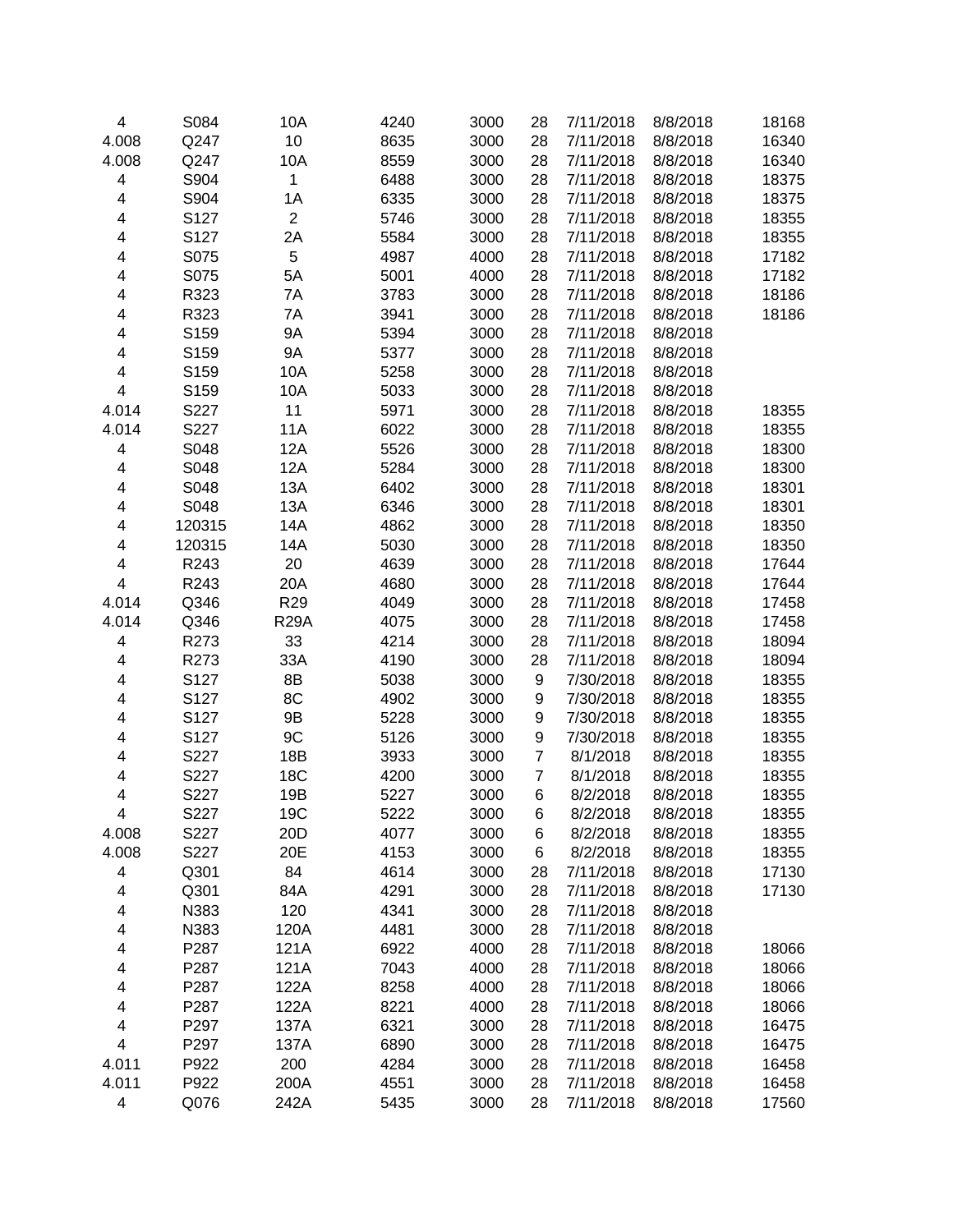| 4                       | Q076   | 242A                    | 5444 | 3000 | 28             | 7/11/2018 | 8/8/2018 | 17560         |
|-------------------------|--------|-------------------------|------|------|----------------|-----------|----------|---------------|
| 4                       | P079   | 308                     | 4971 | 3000 | 28             | 7/11/2018 | 8/8/2018 | 16272         |
| 4                       | P079   | 308A                    | 5209 | 3000 | 28             | 7/11/2018 | 8/8/2018 | 16272         |
| 4                       | Q031   | 327                     | 6796 | 3000 | 28             | 7/11/2018 | 8/8/2018 | 16486         |
| 4                       | Q031   | 327A                    | 7315 | 3000 | 28             | 7/11/2018 | 8/8/2018 | 16486         |
| 4                       | P047   | 415A                    | 4304 | 3000 | 28             | 7/11/2018 | 8/8/2018 | 17181         |
| 4                       | P047   | 415A                    | 4300 | 3000 | 28             | 7/11/2018 | 8/8/2018 | 17181         |
| 4                       | P230   | 1065                    | 4596 | 3000 | 28             | 7/11/2018 | 8/8/2018 | 17279         |
| 4                       | P230   | 1065A                   | 4520 | 3000 | 28             | 7/11/2018 | 8/8/2018 | 17279         |
| 4                       | R149   | 13C                     | 3348 | 3000 | $\overline{7}$ | 8/2/2018  | 8/9/2018 | 16440         |
| $\overline{4}$          | R273   | 44B                     | 3439 | 3000 | $\overline{7}$ | 8/2/2018  | 8/9/2018 | 18094         |
| 4.011                   | S067   | $\overline{2}$          | 5867 | 3000 | 28             | 7/12/2018 | 8/9/2018 | 18172         |
| 4.011                   | S067   | 2A                      | 5753 | 3000 | 28             | 7/12/2018 | 8/9/2018 | 18172         |
| $\overline{\mathbf{4}}$ | S147   | $\overline{\mathbf{4}}$ | 4111 | 3000 | 28             | 7/12/2018 | 8/9/2018 | 18383         |
| $\overline{\mathbf{4}}$ | S147   | 4A                      | 4054 | 3000 | 28             | 7/12/2018 | 8/9/2018 | 18383         |
| $\overline{\mathbf{4}}$ | R238   | 63A                     | 4666 | 3000 | 28             | 7/12/2018 | 8/9/2018 | 17132         |
| $\overline{\mathbf{4}}$ | R238   | 63A                     | 4587 | 3000 | 28             | 7/12/2018 | 8/9/2018 | 17132         |
| $\overline{\mathbf{4}}$ | P083   | 73                      | 5641 | 3000 | 28             | 7/12/2018 | 8/9/2018 | 17256         |
| 4                       | P083   | 73A                     | 5736 | 3000 | 28             | 7/12/2018 | 8/9/2018 | 17256         |
| 4                       | S058   | $\mathbf 1$             | 4776 | 3000 | 28             | 7/12/2018 | 8/9/2018 | 18434         |
| 4                       | S058   | 1A                      | 4601 | 3000 | 28             | 7/12/2018 | 8/9/2018 | 18434         |
| 4                       | R275   | 1A                      | 4532 | 3000 | 28             | 7/12/2018 | 8/9/2018 | 18387         |
| 4                       | R275   | 1A                      | 4412 | 3000 | 28             | 7/12/2018 | 8/9/2018 | 18387         |
| 4                       | R346   | 10                      | 4159 | 3000 | 28             | 7/12/2018 | 8/9/2018 | 16440         |
| 4                       | R346   | 10A                     | 4262 | 3000 | 28             | 7/12/2018 | 8/9/2018 | 16440         |
| 4.011                   | S227   | 12                      | 4925 | 3000 | 28             | 7/12/2018 | 8/9/2018 | 18355         |
| 4.011                   | S227   | <b>12A</b>              | 4854 | 3000 | 28             | 7/12/2018 | 8/9/2018 | 18355         |
| $\overline{\mathbf{4}}$ | S913   | 13A                     | 5221 | 3000 | 28             | 7/12/2018 | 8/9/2018 | 18248         |
| 4                       | S913   | 13A                     | 4657 | 3000 | 28             | 7/12/2018 | 8/9/2018 | 18248         |
| $\overline{\mathbf{4}}$ | 120315 | 15A                     | 4703 | 3000 | 28             | 7/12/2018 | 8/9/2018 | 18350[620025] |
| $\overline{\mathbf{4}}$ | 120315 | 15A                     | 4710 | 3000 | 28             | 7/12/2018 | 8/9/2018 | 18350[620025] |
| $\overline{\mathbf{4}}$ | R228   | 19                      | 5333 | 3000 | 28             | 7/12/2018 | 8/9/2018 | 17130         |
| $\overline{\mathbf{4}}$ | R228   | 19A                     | 5646 | 3000 | 28             | 7/12/2018 | 8/9/2018 | 17130         |
| $\overline{\mathbf{4}}$ | R243   | 21                      | 5590 | 3000 | 28             | 7/12/2018 | 8/9/2018 | 17644         |
| 4                       | R243   | 21A                     | 5987 | 3000 | 28             | 7/12/2018 | 8/9/2018 | 17644         |
| 4                       | R079   | 24                      | 5122 | 3000 | 28             | 7/12/2018 | 8/9/2018 | 17659         |
| 4                       | R079   | 24A                     | 5408 | 3000 | 28             | 7/12/2018 | 8/9/2018 | 17659         |
| 4.014                   | Q346   | R30                     | 2270 | 3000 | 28             | 7/12/2018 | 8/9/2018 | 17458         |
| 4.014                   | Q346   | <b>R30A</b>             | 2400 | 3000 | 28             | 7/12/2018 | 8/9/2018 | 17458         |
| 4                       | R273   | 34                      | 4518 | 3000 | 28             | 7/12/2018 | 8/9/2018 | 18094         |
| 4                       | R273   | 34A                     | 4554 | 3000 | 28             | 7/12/2018 | 8/9/2018 | 18094         |
| 4                       | R272   | D83                     | 5553 | 3000 | 28             | 7/12/2018 | 8/9/2018 | 16380         |
| $\overline{\mathbf{4}}$ | R272   | D83A                    | 5587 | 3000 | 28             | 7/12/2018 | 8/9/2018 | 16380         |
| 4.008                   | Q301   | 85                      | 3815 | 3000 | 28             | 7/12/2018 | 8/9/2018 | 17130         |
| 4.008                   | Q301   | 85A                     | 3724 | 3000 | 28             | 7/12/2018 | 8/9/2018 | 17130         |
| $\overline{\mathbf{4}}$ | 111351 | 98A                     | 4914 | 3000 | 28             | 7/12/2018 | 8/9/2018 | 18183         |
| 4                       | 111351 | 98A                     | 5792 | 3000 | 28             | 7/12/2018 | 8/9/2018 | 18183         |
| 4                       | R136   | W110                    | 4185 | 4000 | 28             | 7/12/2018 | 8/9/2018 |               |
| 4                       | R136   | <b>W110A</b>            | 4352 | 4000 | 28             | 7/12/2018 | 8/9/2018 |               |
| $\overline{\mathbf{4}}$ | Q297   | 138A                    | 4861 | 3000 | 28             | 7/12/2018 | 8/9/2018 | 16475         |
| 4                       | Q297   | 138A                    | 4469 | 3000 | 28             | 7/12/2018 | 8/9/2018 | 16475         |
| 4                       | P047   | 164A                    | 5037 | 3000 | 28             | 7/12/2018 | 8/9/2018 | 16225         |
|                         |        |                         |      |      |                |           |          |               |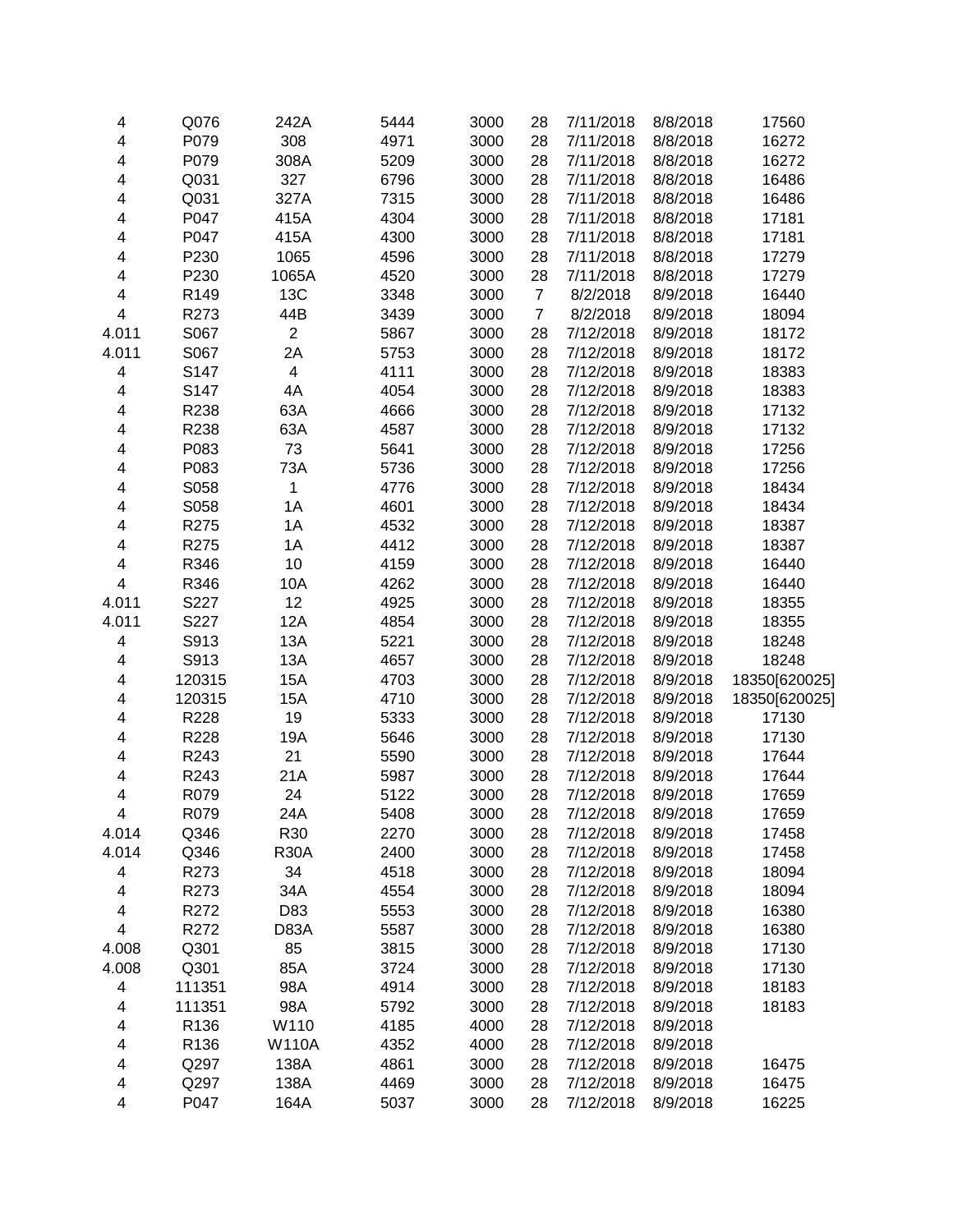| 4                       | P047   | 164A           | 3371 | 3000 | 28               | 7/12/2018 | 8/9/2018  | 16225 |
|-------------------------|--------|----------------|------|------|------------------|-----------|-----------|-------|
| 4.008                   | Q029   | 198A           | 6492 | 4000 | 28               | 7/12/2018 | 8/9/2018  | 17569 |
| 4.008                   | Q029   | 198A           | 6404 | 4000 | 28               | 7/12/2018 | 8/9/2018  | 17569 |
| 4                       | P922   | 201            | 3311 | 3000 | 28               | 7/12/2018 | 8/9/2018  | 16458 |
| $\overline{\mathbf{4}}$ | P922   | 201A           | 3596 | 3000 | 28               | 7/12/2018 | 8/9/2018  | 16458 |
| 4                       | P079   | 309            | 4852 | 3000 | 28               | 7/12/2018 | 8/9/2018  | 16271 |
| 4                       | P079   | 309A           | 5086 | 3000 | 28               | 7/12/2018 | 8/9/2018  | 16271 |
| 4                       | P230   | 1066           | 5203 | 3000 | 28               | 7/12/2018 | 8/9/2018  | 17279 |
| 4                       | P230   | 1066A          | 5084 | 3000 | 28               | 7/12/2018 | 8/9/2018  | 17279 |
| 4                       | Q346   | R31            | 3059 | 3000 | 28               | 7/12/2018 | 8/9/2018  | 17458 |
| $\overline{\mathbf{4}}$ | Q346   | <b>R31A</b>    | 2934 | 3000 | 28               | 7/12/2018 | 8/9/2018  | 17458 |
| 4.011                   | R252   | 15             | 4673 | 3000 | 29               | 7/11/2018 | 8/9/2018  | 17654 |
| 4.011                   | R252   | 15A            | 4339 | 3000 | 29               | 7/11/2018 | 8/9/2018  | 17654 |
| 4                       | S074   | 21             | 6775 | 3000 | 29               | 7/11/2018 | 8/9/2018  | 17695 |
| 4                       | S074   | 21A            | 6461 | 3000 | 29               | 7/11/2018 | 8/9/2018  | 17695 |
| 4                       | S074   | 22             | 6404 | 3000 | 29               | 7/11/2018 | 8/9/2018  | 17695 |
| 4                       | S074   | 22A            | 6268 | 3000 | 29               | 7/11/2018 | 8/9/2018  | 17695 |
| 4                       | Q172   | 67             | 5130 | 3000 | 28               | 7/12/2018 | 8/9/2018  | 16790 |
| 4                       | Q172   | 67A            | 5076 | 3000 | 28               | 7/12/2018 | 8/9/2018  | 16790 |
| 4                       | P083   | 72             | 5131 | 3000 | 28               | 7/12/2018 | 8/9/2018  | 13034 |
| 4                       | P083   | 72A            | 5088 | 3000 | 28               | 7/12/2018 | 8/9/2018  | 13034 |
| 4                       | S001   | 301B           | 3620 | 3000 | $\boldsymbol{7}$ | 8/2/2018  | 8/9/2018  | 18405 |
| 4                       | S001   | 301C           | 3463 | 3000 | $\boldsymbol{7}$ | 8/2/2018  | 8/9/2018  | 18405 |
| 6                       | P079   | 322B           | 4931 | 3000 | 9                | 8/1/2018  | 8/9/2018  | 17502 |
| 6                       | P079   | 324B           | 3915 | 3000 | $\overline{7}$   | 8/2/2018  | 8/9/2018  | 17502 |
| $\overline{\mathbf{4}}$ | Q213   | 62C            | 4082 | 3000 | 14               | 7/27/2018 | 8/10/2018 | 15600 |
| 4.011                   | 120321 | 1A             | 5552 | 3000 | 28               | 7/13/2018 | 8/10/2018 | 18187 |
| 4.011                   | 120321 | 1A             | 5393 | 3000 | 28               | 7/13/2018 | 8/10/2018 | 18187 |
| $\overline{\mathbf{4}}$ | S067   | 3              | 5433 | 3000 | 28               | 7/13/2018 | 8/10/2018 | 18172 |
| 4                       | S067   | 3A             | 5641 | 3000 | 28               | 7/13/2018 | 8/10/2018 | 18172 |
| 4                       | R327   | 3              | 5925 | 3500 | 28               | 7/13/2018 | 8/10/2018 | 18214 |
| 4                       | R327   | 3A             | 5919 | 3500 | 28               | 7/13/2018 | 8/10/2018 | 18214 |
| 4                       | S028   | 5              | 4907 | 3000 | 28               | 7/13/2018 | 8/10/2018 | 18059 |
| 4                       | S028   | 5A             | 4636 | 3000 | 28               | 7/13/2018 | 8/10/2018 | 18059 |
| 4                       | R339   | 21A            | 4399 | 3000 | 28               | 7/13/2018 | 8/10/2018 | 17545 |
| $\overline{\mathbf{4}}$ | R339   | 21A            | 4455 | 3000 | 28               | 7/13/2018 | 8/10/2018 | 17545 |
| 4                       | Q292   | 51             | 5676 | 3000 | 28               | 7/13/2018 | 8/10/2018 | 17329 |
| 4                       | Q292   | 51A            | 5741 | 3000 | 28               | 7/13/2018 | 8/10/2018 | 17329 |
| 4.008                   | P083   | 74             | 5278 | 3000 | 28               | 7/13/2018 | 8/10/2018 | 17256 |
| 4.008                   | P083   | 74A            | 5346 | 3000 | 28               | 7/13/2018 | 8/10/2018 | 17256 |
| 4                       | P083   | 75             | 5380 | 3000 | 28               | 7/13/2018 | 8/10/2018 | 13034 |
| 4                       | P083   | 75A            | 5277 | 3000 | 28               | 7/13/2018 | 8/10/2018 | 13034 |
| 4                       | Q029   | G77A           | 4865 | 3000 | 28               | 7/13/2018 | 8/10/2018 | 17487 |
| 4                       | Q029   | G77A           | 5301 | 3000 | 28               | 7/13/2018 | 8/10/2018 | 17487 |
| 4                       | R272   | D84            | 5446 | 3000 | 28               | 7/13/2018 | 8/10/2018 | 16380 |
| 4                       | R272   | D84A           | 5361 | 3000 | 28               | 7/13/2018 | 8/10/2018 | 16380 |
| 4                       | S107   | 1A             | 5280 | 3000 | 28               | 7/13/2018 | 8/10/2018 | 18350 |
| 4                       | S107   | 1A             | 5177 | 3000 | 28               | 7/13/2018 | 8/10/2018 | 18350 |
| 4                       | S122   | 1              | 5140 | 3000 | 28               | 7/13/2018 | 8/10/2018 | 18184 |
| 4                       | S122   | 1A             | 4845 | 3000 | 28               | 7/13/2018 | 8/10/2018 | 18184 |
| 4.011                   | S137   | $\overline{c}$ | 5812 | 3000 | 28               | 7/13/2018 | 8/10/2018 | 15600 |
| 4.011                   | S137   | 2A             | 5850 | 3000 | 28               | 7/13/2018 | 8/10/2018 | 15600 |
|                         |        |                |      |      |                  |           |           |       |